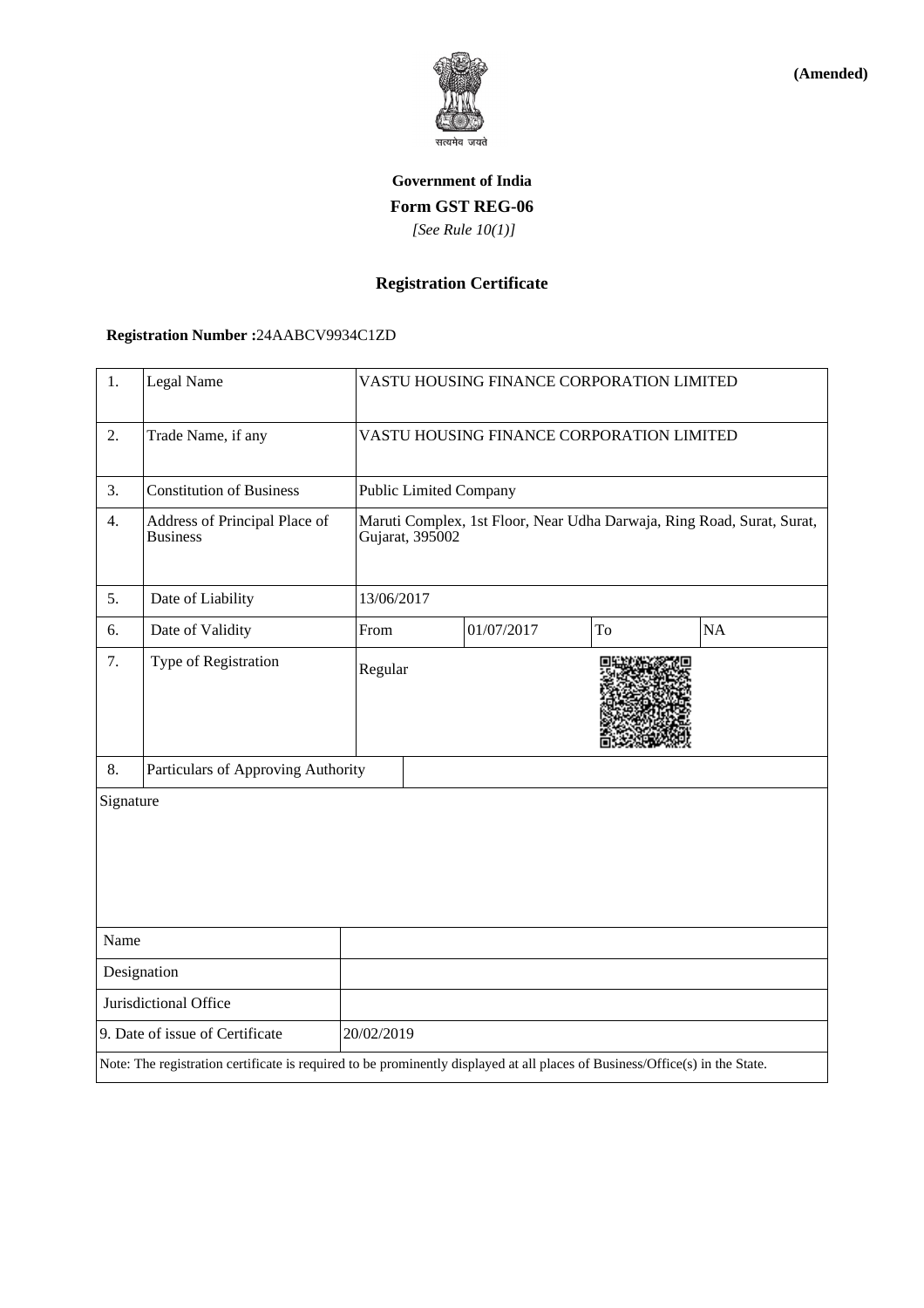

#### **Details of Additional Place of Business(s)**

| <b>GSTIN</b>       | 24AABCV9934C1ZD                           |
|--------------------|-------------------------------------------|
| Legal Name         | VASTU HOUSING FINANCE CORPORATION LIMITED |
| Trade Name, if any | VASTU HOUSING FINANCE CORPORATION LIMITED |

Total Number of Additional Places of Business(s) in the State 7

#### Sr. No. Address

- 1 204, 2, Shaan Complex, Nr. Sakar II, Opp. Town Hall Ellisbridge, Ahmedabad, Gujarat, 380006
- 2 306/307, Madhav Complex, Nr. Panorama Complex, Alkapuri, Vadodara, Gujarat, 390005
- 3 Om Business Centre, 2nd Floor, above SBI Bank Near Om Shanti School, Kanyachhatralay Road, Morbi, Morbi, Gujarat, 363641
- 4 1 to 2, Pramukh Swami Arcade, A wing, Malaviya Chowk, Rajkot, Rajkot, Gujarat, 360001

5 204, Central Plaza, 2nd Floor, Opp. Bahauddin Colledge Road, Junagadh, Junagadh, Gujarat, 362001

- 6 22 , 23, 3rd Floor, Someshwar Mall, Opp. Poojan Complex, Near Modhera Cross Road, Mehsana, Mehsana, Gujarat, 384002
- 7 2nd Floor, Gariya Complex, Bhouchar Hotel Road, surendranagar, Surendranagar, Gujarat, 363001